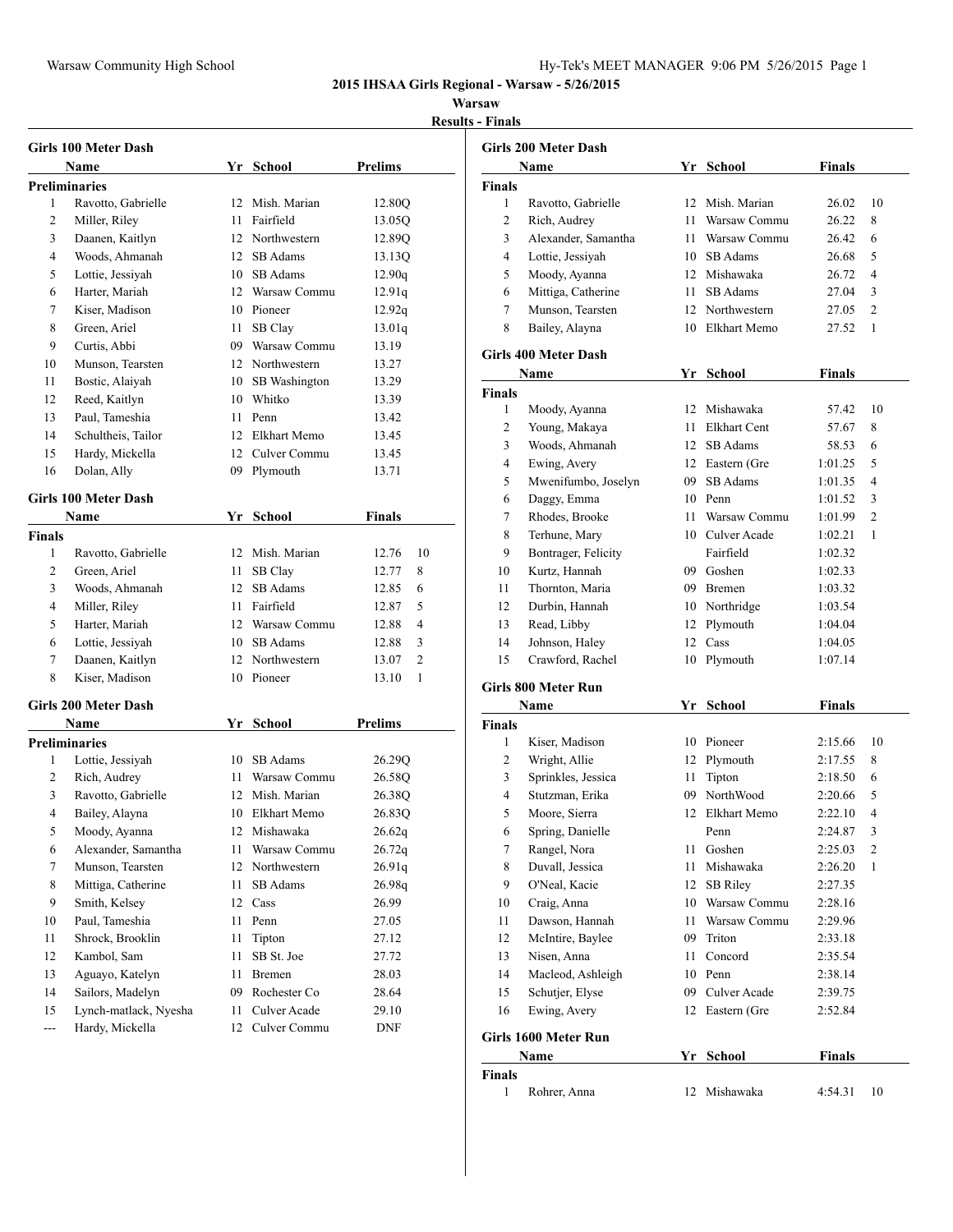#### **Warsaw**

**Results - Finals**

|                | Finals  (Girls 1600 Meter Run) |          |                      |                |                |
|----------------|--------------------------------|----------|----------------------|----------------|----------------|
|                | Name                           |          | Yr School            | <b>Finals</b>  |                |
| 2              | Jankowski, Emma                |          | 10 Penn              | 5:02.66        | 8              |
| 3              | Moore, Sierra                  |          | 12 Elkhart Memo      | 5:05.02        | 6              |
| 4              | Bedke, Rae                     |          | 10 Manchester        | 5:19.12        | 5              |
| 5              | Beckham, Mia                   |          | 09 Warsaw Commu      | 5:23.64        | 4              |
| 6              | Casaletto, Kayla               |          | 12 Elkhart Chri      | 5:26.27        | 3              |
| 7              | Lewis, Michaela                |          | 12 SB Adams          | 5:30.19        | $\overline{c}$ |
| 8              | Nisen, Anna                    |          | 11 Concord           | 5:30.40        | 1              |
| 9              | Orr, Lauren                    |          | 10 Warsaw Commu      | 5:30.95        |                |
| 10             | Jones, Carly                   |          | 11 Eastern (Gre      | 5:31.17        |                |
| 11             | Hamilton, Sarah                |          | 12 Penn              | 5:34.30        |                |
| 12             | Hansen, Cami                   | 11       | Taylor               | 5:35.55        |                |
| 13             | Dague, Adrianna                |          | 10 Caston            | 5:37.90        |                |
| 14             | Ma, Stephanie                  | 11       | Culver Acade         | 5:40.86        |                |
| 15             | Zvers, Jesse                   | 11       | Peru                 | 5:47.12        |                |
| 16             |                                | 12       | SB Adams             | 5:47.23        |                |
|                | Curl, Aubrey                   |          |                      |                |                |
|                | Girls 3200 Meter Run           |          |                      |                |                |
|                | <b>Name</b>                    |          | Yr School            | <b>Finals</b>  |                |
| <b>Finals</b>  |                                |          |                      |                |                |
| 1              | Rohrer, Anna                   |          | 12 Mishawaka         | 10:23.88       | 10             |
| 2              | Frank, Lauren                  |          | Penn                 | 11:28.48       | 8              |
| 3              | Miller, Allison                |          | 10 Warsaw Commu      | 11:34.40       | 6              |
| 4              | Kurian, Sybil                  |          | Penn                 | 11:47.10       | 5              |
| 5              | Lewis, Michaela                |          | 12 SB Adams          | 11:53.87       | $\overline{4}$ |
| 6              | Blyly, Morgan                  |          | 11 Northridge        | 11:56.09       | 3              |
| 7              | Yeakey, Hannah                 |          | 10 Bethany Chri      | 11:59.02       | 2              |
| 8              | Burch, Sarah                   |          | 12 Rochester Co      | 12:03.57       | 1              |
| 9              | Dague, Adrianna                |          | 10 Caston            | 12:07.48       |                |
| 10             | Tyler, Kelsey                  |          | 09 Rochester Co      | 12:09.60       |                |
| 11             | Jones, Carly                   |          | 11 Eastern (Gre      | 12:12.46       |                |
| 12             | Pellietier, Kiera              |          | 11 Mishawaka         | 12:21.64       |                |
| 13             | Hansen, Cami                   | 11       | Taylor               | 12:26.36       |                |
| 14             | Beckham, Mia                   | 09       | Warsaw Commu         | 12:42.50       |                |
| 15             | Zvers, Jesse                   | 11       | Peru                 | 12:45.93       |                |
|                | <b>Girls 100 Meter Hurdles</b> |          |                      |                |                |
|                | Name                           |          | Yr School            | <b>Prelims</b> |                |
|                | Preliminaries                  |          |                      |                |                |
| 1              | Miller, Jessica                | 11       | Fairfield            | 15.77Q         |                |
| $\sqrt{2}$     | Fuller, Sidney                 | 12       | Peru                 | 16.14Q         |                |
| 3              | O'Connell, Lexi                | 11       | Tippecanoe V         | 15.97Q         |                |
| $\overline{4}$ | Huff, Brenna                   | 12       | Penn                 | 16.49Q         |                |
| 5              | Fair, Tajaa                    | 11       | SB Adams             | 16.31q         |                |
| 6              | Harper, Alexys                 | 12       | Mishawaka            | 16.66q         |                |
| $\tau$         | Gottfried, Abigail             | 12       | Columbia Cit         | 16.79q         |                |
| 8              | Williams, Aleiyah              | 11       | <b>Elkhart Cent</b>  | 16.92q         |                |
| 9              | Romano, Danielle               | 12       | LaVille              | 16.96          |                |
| 10             | Wiederrecht, Katheryn          | 11       | SB Adams             | 17.02          |                |
| 11             | O'Neal, Katelyn                | 12       | Plymouth             | 17.04          |                |
| 12             | Spiess, Mallory                | 11       | Mish. Marian         | 17.13          |                |
| 13             | Swartz, Shelby<br>Davis, Sammi | 12       | Wawasee              | 17.14          |                |
| 14             | Ewing, Arienna                 | 12<br>10 | Plymouth             | 17.36          |                |
| 15<br>16       | Langley, Brooke                | 12       | Eastern (Gre<br>Cass | 17.38<br>17.99 |                |
|                |                                |          |                      |                |                |
|                |                                |          |                      |                |                |

|               | <b>Girls 100 Meter Hurdles</b>           |                  |                           |               |                |
|---------------|------------------------------------------|------------------|---------------------------|---------------|----------------|
|               | Name                                     |                  | Yr School                 | <b>Finals</b> |                |
| Finals        |                                          |                  |                           |               |                |
| 1             | Miller, Jessica                          | 11               | Fairfield                 | 15.52         | 10             |
| 2             | Fuller, Sidney                           | 12               | Peru                      | 15.73         | 8              |
| 3             | Fair, Tajaa                              | 11               | SB Adams                  | 15.76         | 6              |
| 4             | O'Connell, Lexi                          | 11               | Tippecanoe V              | 15.85         | 5              |
| 5             | Huff, Brenna                             | 12               | Penn                      | 15.93         | 4              |
| 6             | Gottfried, Abigail                       |                  | 12 Columbia Cit           | 16.31         | 3              |
| 7             | Harper, Alexys                           |                  | 12 Mishawaka              | 16.64         | $\overline{2}$ |
| 8             | Williams, Aleiyah                        | 11               | Elkhart Cent              | 17.24         | 1              |
|               | <b>Girls 300 Meter Hurdles</b>           |                  |                           |               |                |
|               | Name                                     |                  | Yr School                 | Finals        |                |
| <b>Finals</b> |                                          |                  |                           |               |                |
| 1             | Wiederrecht, Katheryn                    | 11.              | SB Adams                  | 45.35         | 10             |
| 2             | Eckert, Nicole                           | 12 <sup>12</sup> | Warsaw Commu              | 45.77         | 8              |
| 3             | Song, Athena                             | 09               | Culver Acade              | 47.11         | 6              |
| 4             | Darr, Megan                              |                  | 10 Penn                   | 47.26         | 5              |
| 5             | Fair, Tajaa                              | 11               | SB Adams                  | 47.47         | 4              |
| 6             | Kissinger, Jillian                       | 09               | Goshen                    | 48.07         | 3              |
| 7             | Staples, Hannah                          | $12-12$          | Mishawaka                 | 48.12         | 2              |
| 8             | Bailey, Alayna                           |                  | 10 Elkhart Memo           | 48.47         | 1              |
| 9             | Lamle, Hannah-Marie                      |                  | 09 Wawasee                | 48.64         |                |
| 10            | Lemon, Rebecca                           | 11.              | Warsaw Commu              | 49.00         |                |
| 11            | Langley, Brooke                          | 12               | Cass                      | 49.51         |                |
| 12            | Lefebvre, Carlee                         |                  | 10 North Miami            | 50.46         |                |
| 13            | Meister, Jaela                           | 11               | Triton                    | 50.92         |                |
| 14            | Coram, Taylor                            | 11.              | Kokomo                    | 51.47         |                |
| ---           | Warner, Elaine                           | 12               | Whitko                    | <b>DNF</b>    |                |
|               |                                          |                  |                           |               |                |
|               | Girls 4x100 Meter Relay                  |                  |                           |               |                |
|               | Team                                     |                  | Relay                     | <b>Finals</b> |                |
| <b>Finals</b> |                                          |                  |                           |               |                |
| 1             | South Bend Adams                         |                  |                           | 48.34         | 10             |
|               | 1) Fair, Tajaa 11                        |                  | 2) Mittiga, Catherine 11  |               |                |
|               | 3) Wiederrecht, Katheryn 11              |                  | 4) Lottie, Jessiyah 10    |               |                |
|               | 5) Woods, Ahmanah 12                     |                  | 6) Wright, Tyara 11       | 48.44         | 8              |
| 2             | Warsaw Community<br>1) Harter, Mariah 12 |                  | 2) Alexander, Samantha 11 |               |                |
|               | 3) Curtis, Abbi 09                       |                  | 4) Rich, Audrey 11        |               |                |
|               | 5) Armey, Raina 09                       |                  | 6) Davis, Shunterra 09    |               |                |
| 3             | Fairfield                                |                  |                           | 49.18         | 6              |
|               | 1) Armbruster, Chloe 11                  |                  | 2) Miller, Jessica 11     |               |                |
|               | 3) Lau, Cierra 10                        |                  | 4) Miller, Riley 11       |               |                |
|               | 5) Kitson, Brittany 12                   |                  | 6) Sceniak, Winifred 10   |               |                |
| 4             | SB St. Joe                               |                  |                           | 49.71         | 5              |
|               | 1) Resil, Noell 12                       |                  | 2) Feldkamp, Kaleigh 11   |               |                |
|               | 3) Marriott, Allisa 11                   |                  | 4) Kambol, Sam 11         |               |                |
|               | 5) Meyer, Emily 11                       |                  | 6) Walsh, Lily 10         |               |                |
| 5             | <b>Elkhart Memorial</b>                  |                  |                           | 50.29         | 4              |
|               | 1) Barhams, Kiesha 09                    |                  | 2) Schultheis, Tailor 12  |               |                |
|               | 3) Mills, Victoria 12                    |                  | 4) Bailey, Alayna 10      |               |                |
|               | 5) Hardy, Sierra 09                      |                  | 6) Broadway, Alexia 10    |               |                |
|               | 7) Peete, Sierra 09                      |                  | 8) Curry, McKenna 09      |               |                |
|               |                                          |                  |                           |               |                |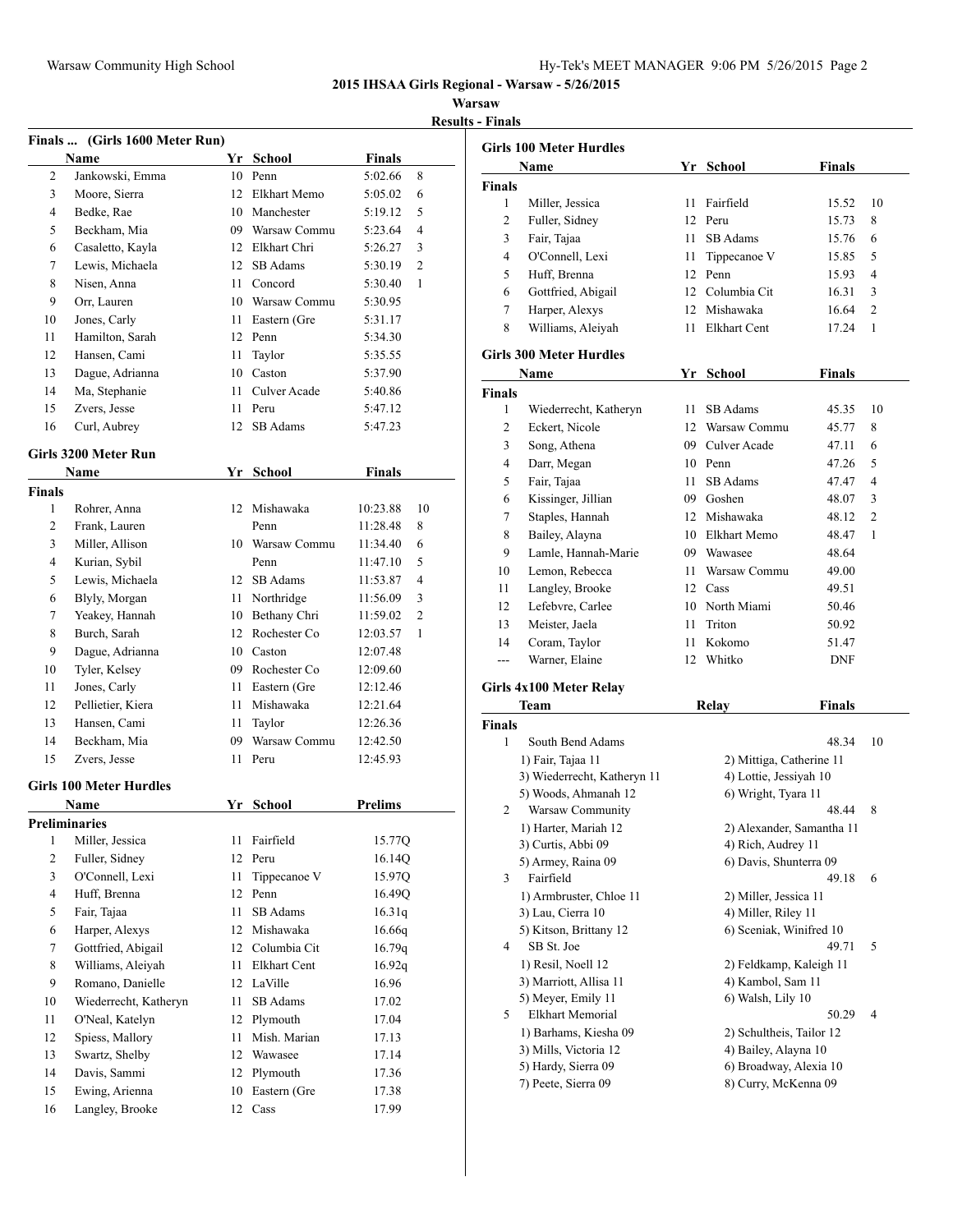#### **Warsaw**

**Results - Finals**

|    | Finals  (Girls 4x100 Meter Relay)<br><b>Team</b> | Relay<br><b>Finals</b>         | Girls 4x400 Meter Relay     |                        |                          |
|----|--------------------------------------------------|--------------------------------|-----------------------------|------------------------|--------------------------|
| 6  | Peru                                             | 50.41<br>$\mathfrak{Z}$        | Team                        | Relay                  | Final                    |
|    | 1) Fuller, Sidney 12                             | 2) Spohn, Adreana 12           | <b>Finals</b>               |                        |                          |
|    | 3) Wood, Brooklyne 11                            | 4) Murphy, Josie 12            | Penn<br>1                   |                        | 4:00.7                   |
|    | 5) Wade, Morgan 10                               | 6) Groshon, Alexis 09          | 1) Paul, Tameshia 11        | 2) Mott, Elli 10       |                          |
| 7  | South Bend Clay                                  | 50.42<br>2                     | 3) Hamilton, Sarah 12       |                        | 4) Macleod, Ashleigh 10  |
|    | 1) Hall, Angelica 11                             | 2) Phillips, Chazmin 10        | 5) Jankowski, Emma 10       | 6) Daggy, Emma 10      |                          |
|    | 3) Williams, Maiah 11                            | 4) Green, Ariel 11             | 7) Hardrict, Nigh           |                        | 8) Daugherty, Lorena 10  |
|    | 5) Perry, Bre'ahna 09                            | 6) Robinson, Chanell 11        | Warsaw Community<br>2       |                        | 4:02.3                   |
|    | 7) Simon, Terriauna 09                           | 8) Lottie-Fountain, Delanna 09 | 1) Eckert, Nicole 12        |                        | 2) Brown, Jazzmine 12    |
| 8  | Bremen                                           | 50.55<br>$\overline{1}$        | 3) Worrell, Tennie 12       | 4) Rich, Audrey 11     |                          |
|    | 1) Coffel, Maddy 10                              | 2) Bickel, Emily 10            | 5) Messenger, Joelle 09     | 6) Davis, Shunterra 09 |                          |
|    | 3) Browning, Marisa 12                           | 4) Aguayo, Katelyn 11          | 7) Alexander, Samantha 11   | 8) Rhodes, Brooke 11   |                          |
|    | 5) Fuchs, Mollie 11                              | 6) Miller, Lexi 09             | South Bend Adams<br>3       |                        | 4:04.4                   |
|    | 7) White, Robyn 11                               |                                | 1) Mittiga, Catherine 11    |                        | 2) Wiederrecht, Katheryr |
| 9  | South Bend Washington                            | 50.57                          | 3) Punch, Ashley 11         |                        | 4) Woods, Ahmanah 12     |
|    | 1) Bostic, Alaiyah 10                            | 2) Greer, Briana 11            | 5) Lottie, Jessiyah 10      | 6) Fair, Tajaa 11      |                          |
|    | 3) Adams, Brittany 12                            | 4) Smith, Mariah 11            | 7) Mwenifumbo, Joselyn 09   | 8) Wright, Tyara 11    |                          |
|    | 5) Davidson, Lauraine 09                         | 6) Brown, Annyca 11            | Columbia City<br>4          |                        | 4:04.4                   |
|    | 7) Jefferies, Tanasia 10                         | 8) Crawford, Tysiona 09        | 1) Decker, Regan 11         | 2) Wappes, Hannah 11   |                          |
| 10 | Concord                                          | 50.66                          | 3) Green, Molly 11          | 4) Cormany, Elise 10   |                          |
|    |                                                  |                                | 5) Qureshi, Samina 12       |                        | 6) Von Seggern, Morgan   |
|    | 1) Bonfiglio, Ciana 12                           | 2) Thomas, Oniste 09           | 7) Keller, Lauren 09        |                        |                          |
|    | 3) Buchanan, Casey 11                            | 4) DeFreese, Mariah 11         | <b>Elkhart Central</b><br>5 |                        | 4:09.6                   |
|    | 5) Templeton, Keshawna 09                        |                                | 1) Markel, Morgan 11        | 2) Cotton, Jasmine 11  |                          |
| 11 | Whitko                                           | 50.79                          | 3) Jones, Brianna 10        | 4) Young, Makaya 11    |                          |
|    | 1) Overmeyer, Abby 10                            | 2) Warner, Elaine 12           | 5) Palmer, Anndrea 11       | 6) Weiland, Megan 09   |                          |
|    | 3) Craig, Reghan 12                              | 4) Reed, Kaitlyn 10            | 7) Yoder, Gabi 11           | 8) Dibley, Amanda 12   |                          |
|    | 5) Stouder, Olivia 09                            | 6) Riemersma, Lauren 10        | Goshen<br>6                 |                        | 4:10.9                   |
| 12 | Mishawaka                                        | 51.60                          | 1) Kissinger, Jillian 09    |                        | 2) Henke, Adrienne 12    |
|    | 1) Trejo, Alexice 10                             | 2) Jackey, Alexis 11           | 3) Kurtz, Hannah 09         | 4) Rangel, Nora 11     |                          |
|    | 3) Graham, Jada 10                               | 4) Harper, Alexys 12           | 5) Minier, Jenna 12         | 6) Place, Tricia 12    |                          |
|    | 5) Bullock, Inobia 10                            | 6) Staples, Hannah 12          | 7) Brown, Jasmyn 12         | 8) Sanchez, Ashley 09  |                          |
|    | 7) Trejo, Precious 11                            |                                | Mishawaka Marian<br>7       |                        | 4:11.0                   |
| 13 | Tippecanoe Valley                                | 52.26                          | 1) Fewell, Claire 10        |                        | 2) Ravotto, Gabrielle 12 |
|    | 1) O'Connell, Lexi 11                            | 2) Conley, Breelyn 11          | 3) Stein, Hannah 09         | 4) Kearns, Emma 09     |                          |
|    | 3) House, Jalyssa 09                             | 4) Oldfather, Cheyene 09       | 5) Majewski, Hannah 09      | 6) Costello, Mary 10   |                          |
|    | 5) Miller, Madi 11                               | 6) Kruger, Melinda 09          | 7) Hendricks, Shannon 12    | 8) Wood, Haley 12      |                          |
| 14 | <b>Culver Academies</b>                          | 52.50                          | Plymouth<br>8               |                        | 4:13.4                   |
|    | 1) Boyer, Emma 10                                | 2) Song, Athena 09             | 1) Crawford, Rachel 10      | 2) Read, Libby 12      |                          |
|    | 3) Whyte, Rosalie 11                             | 4) Mahabeer, Alexa 11          | 3) Davis, Sammi 12          | 4) Wright, Allie 12    |                          |
|    | 5) Lynch-matlack, Nyesha 11                      | 6) Hutchison, Lauren 11        | 5) Fosler, Kaydon 12        | 6) Splix, Brittani 10  |                          |
|    | 7) Etheridge, Jessica 10                         | 8) Hanley, Hali 09             | 7) O'Neal, Katelyn 12       |                        |                          |
| 15 | Maconaquah                                       | 53.83                          | Bremen<br>9                 |                        | 4:15.4                   |
|    | 1) Maenle, Morgaen 10                            | 2) Hann, Gracie 09             | 1) Thornton, Maria 09       | 2) Hueni, Nicole 12    |                          |
|    | 3) Morgan, Kylah 12                              | 4) Plothow, Raygan 09          | 3) Browning, Marisa 12      | 4) Bickel, Emily 10    |                          |
|    | 5) Lamb, Brittany 09                             | 6) Hewitt, Maysie 11           | 5) Homann, Alexandria 11    | 6) Beeson, Belle 10    |                          |
| 16 | Pioneer                                          | 53.92                          | 7) Meister, Lexie 12        | 8) Boocher, Harley 09  |                          |
|    | 1) Boucher, Madison 11                           | 2) Morris, Maci 09             | Concord<br>10               |                        | 4:15.5                   |
|    | 3) Sweet, Emilie 11                              | 4) Storey, Bailey 10           |                             |                        |                          |
|    | 5) Parmeter, Kari 12                             | 6) Biggs, Brittney 11          | 1) Buchanan, Casey 11       | 2) Bonfiglio, Ciana 12 |                          |
|    | 7) Kiser, Madison 10                             |                                | 3) Eash, Riley 09           |                        | 4) DeFreese, Mariah 11   |
|    |                                                  |                                | 5) Eichelberger, Grace 10   |                        | 6) Hartpence, Stephanie  |

7) Iavagnilio, Sage 09

## 3) Daugherty, Lorena 10  $4:02.31$  8 2) Brown, Jazzmine 12 4) Rich, Audrey 11 5) Davis, Shunterra 09 8) Rhodes, Brooke 11  $4:04.41$  6 2) Wiederrecht, Katheryn 11 4) Woods, Ahmanah 12 5) Fair, Tajaa 11 3) Wright, Tyara 11  $4:04.45$  5 2) Wappes, Hannah 11 4) Cormany, Elise 10 6) Von Seggern, Morgan 12  $4:09.65$  4 2) Cotton, Jasmine 11 4) Young, Makaya 11 5) Weiland, Megan 09 3) Dibley, Amanda 12 4:10.93 3 2) Henke, Adrienne 12 4) Rangel, Nora 11 5) Place, Tricia 12 3) Sanchez, Ashley 09  $4:11.03$  2 2) Ravotto, Gabrielle 12 4) Kearns, Emma 09 5) Costello, Mary 10 3) Wood, Haley 12  $4:13.46$  1 2) Read, Libby 12 4) Wright, Allie 12 5) Splix, Brittani 10 4:15.46 2) Hueni, Nicole 12 4) Bickel, Emily 10 5) Beeson, Belle 10 3) Boocher, Harley 09 4:15.52 2) Bonfiglio, Ciana 12 4) DeFreese, Mariah 11 5) Hartpence, Stephanie 09

**Finals** 

 $4:00.73$  10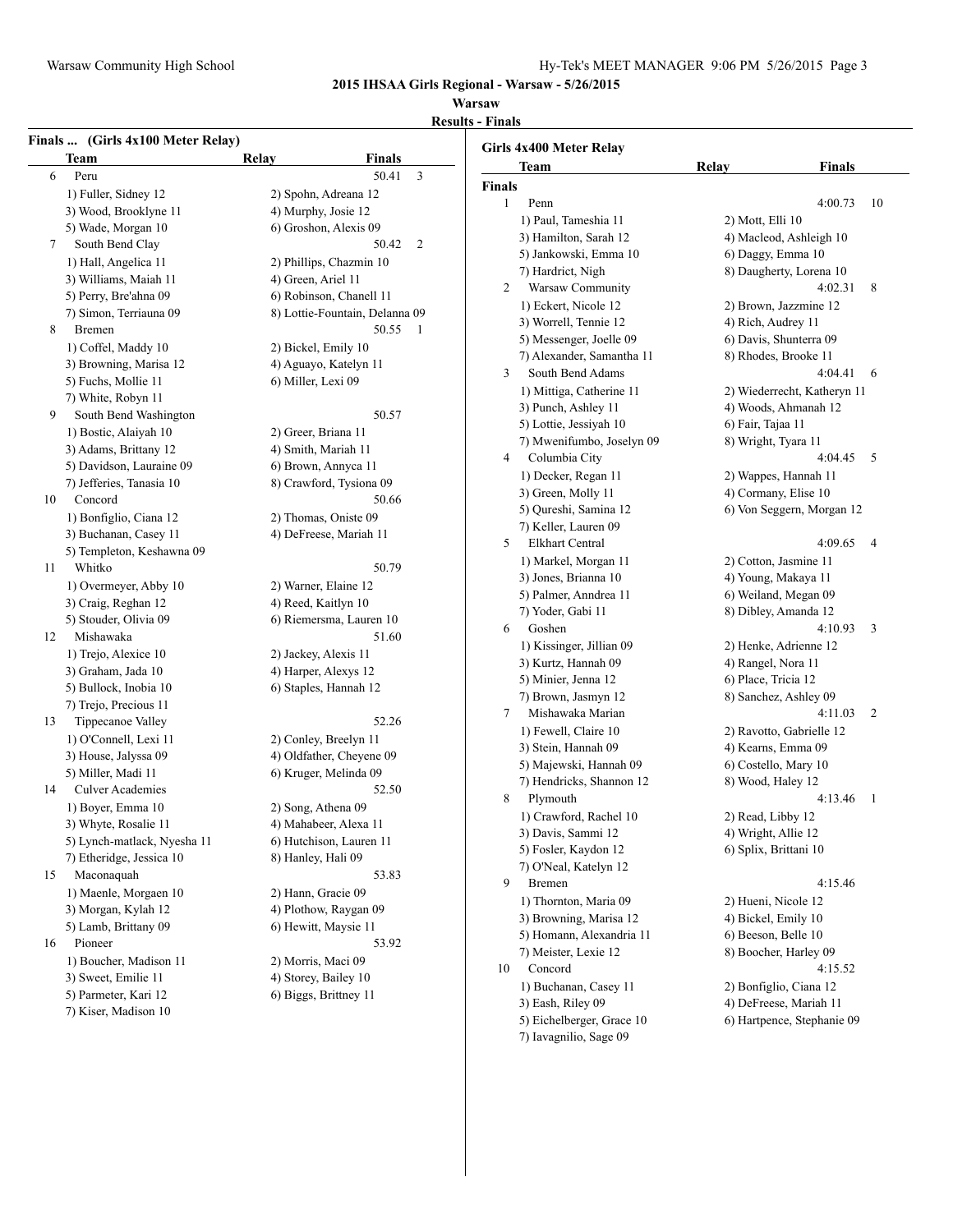## **Warsaw**

**Results - Fin** 

|    | <b>Team</b>                | Relay              | <b>Finals</b>               |
|----|----------------------------|--------------------|-----------------------------|
| 11 | Cass                       |                    | 4:16.42                     |
|    | 1) Johnson, Haley 12       |                    | 2) DeHaven, Karli 11        |
|    | 3) Langley, Brooke 12      |                    | 4) Smith, Kelsey 12         |
|    | 5) Forker, Jael 10         |                    |                             |
| 12 | Mishawaka                  |                    | 4:20.03                     |
|    | 1) Bullock, Inobia 10      |                    | 2) Kreil, Madison 09        |
|    | 3) Moody, Ayanna 12        |                    | 4) Jackey, Alexis 11        |
|    | 5) Graham, Jada 10         |                    | 6) Duvall, Jessica 11       |
|    | 7) Staples, Hannah 12      |                    | 8) Wyant, Damaris 09        |
| 13 | <b>Culver Academies</b>    |                    | 4:23.64                     |
|    | 1) Jaqua, Lydia 11         |                    | 2) Miltich, April 12        |
|    | 3) Kershaw, Makena-kala 10 |                    | 4) Terhune, Mary 10         |
|    | 5) Etheridge, Jessica 10   |                    | 6) Miltich, Angela 11       |
|    | 7) Schutjer, Elyse 09      |                    | 8) Lynch-matlack, Nyesha 11 |
| 14 | Manchester                 |                    | 4:28.01                     |
|    | 1) Saucedo, Melissa 10     |                    | 2) Peyton, Alyssa 11        |
|    | 3) Casper, Ali 11          |                    | 4) Fuentes, Tahnee 10       |
|    | 5) Lynn, Emily 11          |                    | 6) Casper, Emma 09          |
|    | 7) Bedke, Rae 10           | 8) Sorg, Leah 12   |                             |
| 15 | Pioneer                    |                    | 4:28.90                     |
|    | 1) Boucher, Madison 11     |                    | 2) Storey, Bailey 10        |
|    | 3) Morris, Maci 09         |                    | 4) Sweet, Haleigh 09        |
|    | 5) Cover, Kaitlyn 12       |                    | 6) Johnson, Courtney 12     |
|    | 7) Biggs, Brittney 11      |                    | 8) Kiser, Madison 10        |
| 16 | Western                    |                    | 4:30.73                     |
|    | 1) McMinn, Allison 10      |                    | 2) Davis, Mallory 11        |
|    | 3) Sullivan, Grace 09      | 4) Tate, Bretta 12 |                             |
|    | 5) Knepley, Erin 11        |                    | 6) Blevins, Audra 10        |

## **Girls 4x800 Meter Relay**

|               | Team                     | Relay                   | Finals  |    |
|---------------|--------------------------|-------------------------|---------|----|
| <b>Finals</b> |                          |                         |         |    |
| 1             | Penn                     |                         | 9:29.38 | 10 |
|               | 1) Mott, Elli 10         | 2) Jankowski, Emma 10   |         |    |
|               | 3) Hamilton, Sarah 12    | 4) Macleod, Ashleigh 10 |         |    |
|               | 5) Daggy, Emma 10        | 6) Selis, Hannah 10     |         |    |
|               | 7) Spring, Danielle      | 8) Spring, Frankie 12   |         |    |
| 2             | Warsaw Community         |                         | 9:31.49 | 8  |
|               | 1) Dawson, Hannah 11     | 2) Rhodes, Brooke 11    |         |    |
|               | 3) Craig, Anna 10        | 4) Miller, Allison 10   |         |    |
|               | 5) Hooks, Mallory 10     | 6) Orr, Lauren 10       |         |    |
|               | 7) Beckham, Mia 09       | 8) Orr, Charlene 10     |         |    |
| 3             | Goshen                   |                         | 9:31.84 | 6  |
|               | 1) Kissinger, Jillian 09 | 2) Henke, Adrienne 12   |         |    |
|               | 3) Kurtz, Hannah 09      | 4) Rangel, Nora 11      |         |    |
|               | 5) Castillo, Beatriz 12  | 6) Place, Tricia 12     |         |    |
|               | 7) Brown, Jasmyn 12      | 8) Sanchez, Ashley 09   |         |    |
| 4             | Mishawaka                |                         | 9:50.59 | 5  |
|               | 1) Rohrer, Anna 12       | 2) Wyant, Damaris 09    |         |    |
|               | 3) Coppens, Hanna 12     | 4) Duvall, Jessica 11   |         |    |
|               | 5) Kreil, Madison 09     | 6) Pellietier, Kiera 11 |         |    |
|               |                          |                         |         |    |

| nals |                            |                              |                         |
|------|----------------------------|------------------------------|-------------------------|
| 5    | Northridge                 | 10:11.32                     | 4                       |
|      | 1) Durbin, Hannah 10       | 2) Blyly, Morgan 11          |                         |
|      | 3) Baltazar, Brey 10       | 4) King, Mariah 10           |                         |
|      | 5) Campbell, Molly 09      | 6) Adams, Mackenzie 09       |                         |
|      |                            | 8) Love, McKenzie 10         |                         |
| 6    | Plymouth                   | 10:16.42                     | 3                       |
|      | 1) Read, Libby 12          | 2) Crawford, Rachel 10       |                         |
|      | 3) Splix, Brittani 10      | 4) Wright, Allie 12          |                         |
|      | 5) Fosler, Kaydon 12       | 6) Smith, Emory 10           |                         |
|      | 7) Patrick, Abby 12        | 8) Ramirez, Lexi 09          |                         |
| 7    | Maconaquah                 | 10:18.27                     | $\overline{\mathbf{c}}$ |
|      | 1) White, Kate 10          | 2) Wimmer, Haley 09          |                         |
|      | 3) Winegardner, Madison 09 | 4) Winegardner, Olivia 11    |                         |
| 8    | <b>Culver Academies</b>    | 10:19.19                     | 1                       |
|      | 1) Jaqua, Lydia 11         | 2) Schutjer, Elyse 09        |                         |
|      | 3) Miltich, April 12       | 4) Terhune, Mary 10          |                         |
|      | 5) Miltich, Angela 11      | 6) Ma, Stephanie 11          |                         |
|      | 7) Johnston, Helen 09      | 8) Ungar, Brennah 09         |                         |
| 9    | Wawasee                    | 10:25.18                     |                         |
|      | 1) Kuhn, Aubrey 09         | 2) Harden, Sarah 12          |                         |
|      | 3) Atwood, Reagan 09       | 4) Bame, Delanie 10          |                         |
|      | 5) Linnemeier, Courtney 12 | 6) Pizana, Yanelly 09        |                         |
| 10   | Eastern (Greentown)        | 10:26.61                     |                         |
|      | 1) Hill, Sydnie 10         | 2) Vogl, Olivia 09           |                         |
|      | 3) Jones, Carly 11         | 4) Ewing, Avery 12           |                         |
|      | 5) Larson, Andrea 09       | 6) Williams, Cassie 09       |                         |
| 11   | Columbia City              | 10:28.27                     |                         |
|      | 1) Jagger, Alissa 09       | 2) Von Seggern, Morgan 12    |                         |
|      | 3) Qureshi, Samina 12      | 4) Keller, Lauren 09         |                         |
|      | 5) Rubrake, Karinna 11     | 6) Brown, Bailie 09          |                         |
|      | 7) Wappes, Hannah 11       |                              |                         |
| 12   | SB St. Joe                 | 10:29.62                     |                         |
|      | 1) Kitz, Megan 12          | 2) Conner, Hannah 11         |                         |
|      | 3) Taylor, Mara 12         | 4) Anderson, Emily 11        |                         |
|      | 5) Sakimoto, Katrina 10    | 6) Rock, Taylor 11           |                         |
|      | 7) Marelli, Alessandra 12  | 8) Rymsza, Lauren 09         |                         |
| 13   | <b>Elkhart Central</b>     | 10:41.01                     |                         |
|      | 1) Dibley, Amanda 12       | 2) Garces, Daniela 09        |                         |
|      | 3) Pedraza, Estella 09     | 4) Romero, Emma 09           |                         |
|      | 5) Dibley, Stacy 09        | 6) Batie, Nicole 10          |                         |
|      | 7) Shrider, Sam 09         |                              |                         |
| 14   | Mishawaka Marian           | 10:51.06                     |                         |
|      | 1) Majewski, Hannah 09     | 2) Stein, Hannah 09          |                         |
|      | 3) Fewell, Claire 10       | 4) Kearns, Emma 09           |                         |
|      | 5) Duvall, Megan 12        | 6) Hendricks, Shannon 12     |                         |
|      | 7) McTigue, Madeleine 10   | 8) Voor, Charlotte 09        |                         |
| 15   | Manchester                 | 10:56.15                     |                         |
|      | 1) Lynn, Emily 11          | 2) Burdette, Clara 10        |                         |
|      | 3) Blum, Kaitlyn 09        | 4) Reifeltshammer, Sophia 11 |                         |
|      | 5) Holzmann, Antonia 11    | 6) Niccum, Natasha 11        |                         |
|      | 7) Dockter, Olivia 10      | 8) Bedke, Rae 10             |                         |
| 16   | Tipton                     | 11:07.98                     |                         |
|      | 1) West, Micayla 12        | 2) Voorhis, Micayah 12       |                         |
|      | 3) Clemens, Cassidy 09     | 4) Kendall, Callie 09        |                         |
|      | 5) Sprinkles, Jessica 11   |                              |                         |
|      |                            |                              |                         |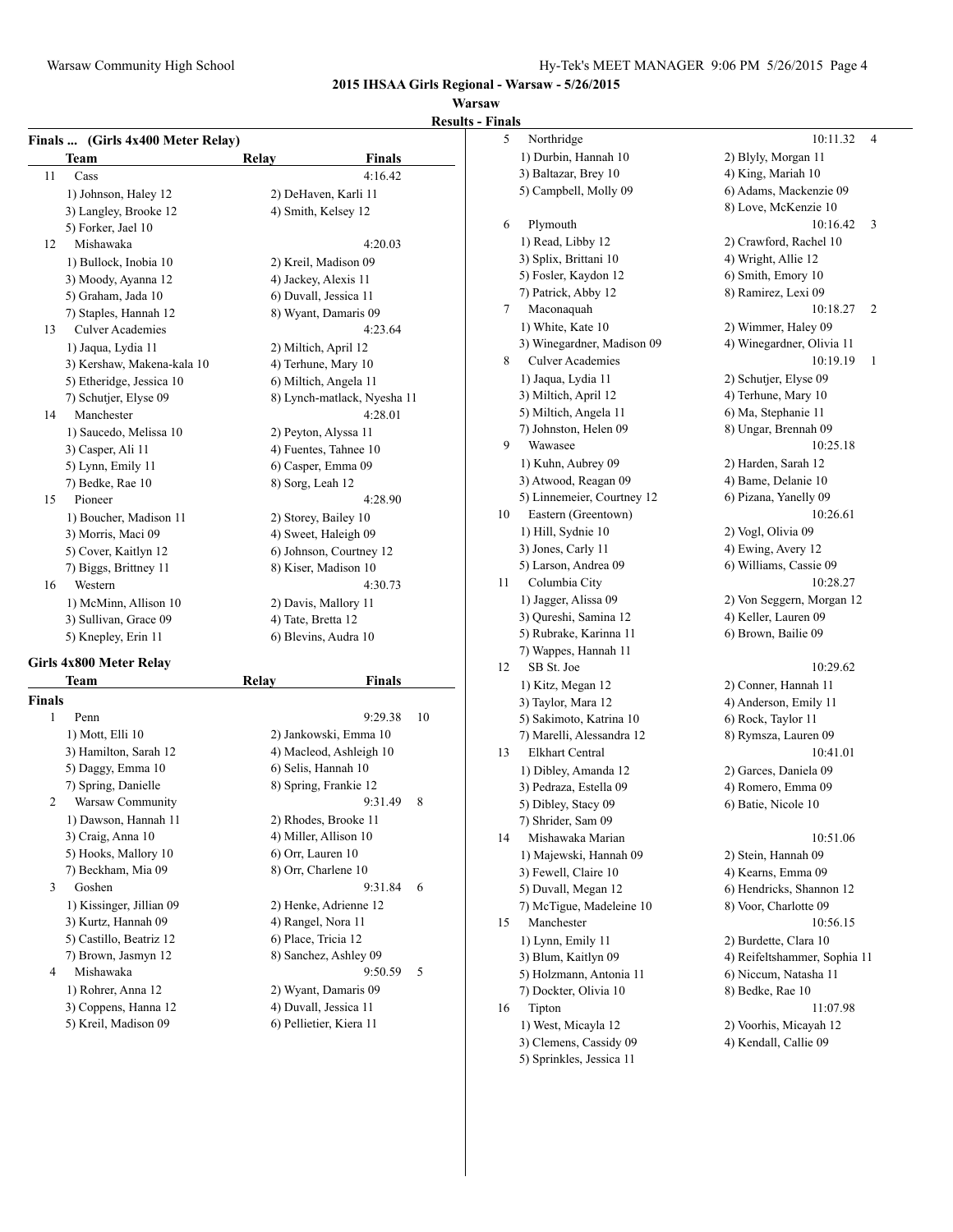## **Warsaw**

**Results - Finals**

|                           | <b>Girls High Jump</b>  |      |                     |                |     |
|---------------------------|-------------------------|------|---------------------|----------------|-----|
|                           | <b>Name</b>             |      | Yr School           | Finals         |     |
| <b>Finals</b>             |                         |      |                     |                |     |
| 1                         | Fosler, Kaydon          | 12   | Plymouth            | 5-06.00        | 10  |
| 2                         | Dierks, Lindsey         | 12   | Manchester          | 5-05.00        | 8   |
| 3                         | Hendershot, Madelyn     |      | 11 Penn             | 5-04.00        | 6   |
| 4                         | Reed, Kaitlyn           |      | 10 Whitko           | J5-04.00       | 5   |
| 5                         | Ballard, Hannah         |      | 12 Northwestern     | 5-03.00        | 4   |
| 6                         | Day, Alexie             |      | 09 Warsaw Commu     | 5-02.00        | 3   |
| 7                         | Duryea, Nicole          |      | 12 Jimtown          | J5-02.00       | 2   |
| 8                         | Brown, Jazzmine         |      | 12 Warsaw Commu     | J5-02.00       | 1   |
| 9                         | Laidig, Kendra          |      | Penn                | J5-02.00       |     |
| 10                        | Buchanan, Casey         | 11 - | Concord             | 5-01.00        |     |
| 10                        | Corbett, Maria          |      | 12 Goshen           | 5-01.00        |     |
| 10                        | Burdge, Sydney          |      | 12 Columbia Cit     | 5-01.00        |     |
| 13                        | Knowlton, Mayah         |      | 10 SB Adams         | 5-00.00        |     |
| 13                        | Salazar, Asia           |      | 09 Mishawaka        | 5-00.00        |     |
| 15                        | Boocher, Harley         |      | 09 Bremen           | 4-10.00        |     |
| 15                        | Schultheis, Tailor      |      | 12 Elkhart Memo     | 4-10.00        |     |
| 15                        | Tuttle, Jessica         |      | 10 LaVille          | $4 - 10.00$    |     |
| 15                        | Hurtekant, Raelle       | 11   | Jimtown             | 4-10.00        |     |
| 19                        | White, Faith            |      | 09 North Miami      | 4-00.00        |     |
|                           | Qureshi, Samina         |      | 12 Columbia Cit     |                |     |
| ---                       |                         |      |                     | NΗ             |     |
| $---$                     | Miller, Deju            | 11   | Kokomo              | NΗ             |     |
| ---                       | Quissell, Kenzie        | 09   | Plymouth            | NΗ             |     |
| ---                       | Neuendorf, Malorie      | 10   | Logansport          | ΝH             |     |
|                           | <b>Girls Pole Vault</b> |      |                     |                |     |
|                           | Name                    | Yr   | School              | <b>Finals</b>  |     |
| <b>Finals</b>             |                         |      |                     |                |     |
| 1                         | Resil, Noell            |      | 12 SB St. Joe       | 10-06.00       | 10  |
| 2                         | Hewitt, Maysie          | 11   | Maconaquah          | J10-06.00      | 8   |
| 3                         | Pomasl, Emily           | 11   | Logansport          | J10-06.00      | 6   |
| 4                         | Lemon, Rebecca          | 11 - | Warsaw Commu        | 10-00.00       | 5   |
| 5                         | Berta, Margaret         |      | 12 Mish. Marian     | 9-06.00        | 4   |
| 6                         | Quissell, Cassie        |      | 12 Plymouth         | J9-06.00       | 3   |
| 7                         | Pierce, Taylor          | 09   | Tipton              | 9-00.00        | 1.5 |
| 7                         | Downs, Alex             | 12   | <b>Elkhart Cent</b> | 9-00.00        | 1.5 |
| 9                         | Tuttle, Andrea          |      | 11 NorthWood        | J9-00.00       |     |
| 9                         | Ewing, Arienna          | 10   | Eastern (Gre        | J9-00.00       |     |
| 11                        | Fuchs, Mollie           | 11   | Bremen              | 8-06.00        |     |
| 11                        | Yeakey, Libby           | 12   | Elkhart Cent        | $8 - 06.00$    |     |
| 11                        | Place, Tricia           | 12   | Goshen              | 8-06.00        |     |
| 11                        | Collins, Ashley         |      | 12 Maconaquah       | 8-06.00        |     |
| 15                        | George, Amanda          |      | Penn                | 8-00.00        |     |
| 15                        | Messenger, Joelle       |      | 09 Warsaw Commu     | 8-00.00        |     |
| 15                        | Corbett, Maria          |      | 12 Goshen           | 8-00.00        |     |
| ---                       | Hepler, Katie           | 10   | Triton              | NΗ             |     |
| $---$                     | Sailors, Madelyn        | 09   | Rochester Co        | NΗ             |     |
|                           |                         |      |                     |                |     |
|                           | <b>Girls Long Jump</b>  |      |                     |                |     |
|                           | Name                    | Yr   | <b>School</b>       | <b>Prelims</b> |     |
| <b>Preliminaries</b><br>1 | Moody, Ayanna           | 12   | Mishawaka           | $17-03.25q$    |     |
| $\mathbf{2}$              | James, Shawntel         | 11   | Jimtown             | 17-01.00q      |     |
|                           |                         |      |                     |                |     |

| 2                    | Woods, Mikaylah        | 11 | Penn            | $17-01.00q$    |
|----------------------|------------------------|----|-----------------|----------------|
| $\overline{4}$       | Alexander, Samantha    | 11 | Warsaw Commu    | $16-09.75q$    |
| 5                    | Aguayo, Katelyn        | 11 | <b>Bremen</b>   | 16-09.00g      |
| 6                    | Warner, Elaine         | 12 | Whitko          | $16-06.00q$    |
| 7                    | Murphy, Josie          |    | 12 Peru         | $16 - 05.00q$  |
| 8                    | White, Faith           | 09 | North Miami     | $16-03.75q$    |
| 9                    | Morris, Maci           | 09 | Pioneer         | $16 - 02.00q$  |
| 10                   | Plothow, Raygan        | 09 | Maconaquah      | 16-01.50       |
| 11                   | Coram, Taylor          | 11 | Kokomo          | 15-11.75       |
| 12                   | Davis, Shunterra       |    | 09 Warsaw Commu | 15-07.00       |
| 13                   | Lefebvre, Carlee       |    | 10 North Miami  | 15-06.75       |
| 14                   | Evans, Megan           |    | 10 Caston       | 14-09.25       |
| 15                   | Mittiga, Catherine     | 11 | SB Adams        | 14-06.00       |
| 16                   | Dahlquist, Emma        | 09 | Rochester Co    | 13-11.50       |
|                      | <b>Girls Long Jump</b> |    |                 |                |
|                      | Name                   | Yr | School          | <b>Finals</b>  |
| <b>Finals</b>        |                        |    |                 |                |
| 1                    | Woods, Mikaylah        | 11 | Penn            | 17-09.25<br>10 |
| $\mathfrak{2}$       | Alexander, Samantha    | 11 | Warsaw Commu    | 17-05.00<br>8  |
| 3                    | James, Shawntel        | 11 | Jimtown         | 17-04.00<br>6  |
| 4                    | Moody, Ayanna          |    | 12 Mishawaka    | 5<br>17-03.25  |
| 5                    | Warner, Elaine         |    | 12 Whitko       | 4<br>17-00.25  |
| 6                    | Aguayo, Katelyn        | 11 | <b>Bremen</b>   | 16-10.00<br>3  |
| 7                    | Murphy, Josie          |    | 12 Peru         | 2<br>16-05.00  |
| 8                    | White, Faith           | 09 | North Miami     | 1<br>16-03.75  |
| 9                    | Morris, Maci           | 09 | Pioneer         | 16-02.00       |
|                      |                        |    |                 |                |
|                      | <b>Girls Shot Put</b>  |    |                 |                |
|                      |                        |    |                 |                |
|                      | Name                   | Yr | <b>School</b>   | <b>Prelims</b> |
| <b>Preliminaries</b> |                        |    |                 |                |
| 1                    | Cornelius, Deanna      |    | 12 Elkhart Memo | 40-06.75q      |
| 2                    | Hardy, Mickella        |    | 12 Culver Commu | $39-02.50q$    |
| 3                    | Kennedy, Katlyn        | 11 | Wawasee         | $36 - 08.50q$  |
| 4                    | Rodriguez, Kassandra   |    | 10 Goshen       | $35-00.50q$    |
| 5                    | Walker, Queen          | 11 | Mishawaka       | $34-09.00q$    |
| 6                    | Decker, Emily          |    | 10 Elkhart Cent | $34-06.50q$    |
| 7                    | Reed, Danielle         | 12 | Eastern (Gre    | $33-10.50q$    |
| 8                    | Leas, Savannah         | 10 | Madison-Gran    | 33-09.50q      |
| 9                    | Malone, Kayona         | 11 | Elkhart Memo    | 33-05.00q      |
| 10                   | Ruiz, Makayla          | 10 | Tippecanoe V    | 33-04.00       |
| 11                   | Richhart, Alissa       | 11 | Penn            | 33-02.00       |
| 12                   | Schultheis, Cameron    | 10 | Mishawaka       | 32-11.00       |
| 13                   | Treadway, Brooke       | 11 | Northwestern    | 32-08.00       |
| 14                   | Isbell, Madison        | 12 | Manchester      | 32-01.00       |
| 15                   | Eggleston, Morgan      | 12 | Glenn           | 31-05.50       |
| 16                   | Byers, Daisy           | 12 | Eastern (Gre    | 30-11.00       |
|                      | <b>Girls Shot Put</b>  |    |                 |                |
|                      | Name                   | Yr | <b>School</b>   | <b>Finals</b>  |
| <b>Finals</b>        |                        |    |                 |                |
| 1                    | Cornelius, Deanna      | 12 | Elkhart Memo    | 10<br>42-03.75 |
| $\overline{c}$       | Hardy, Mickella        | 12 | Culver Commu    | 39-02.50<br>8  |
| 3                    | Kennedy, Katlyn        | 11 | Wawasee         | 6<br>37-01.00  |
| $\overline{4}$       | Rodriguez, Kassandra   | 10 | Goshen          | 35-09.50<br>5  |
| 5                    | Walker, Queen          | 11 | Mishawaka       | 4<br>35-08.00  |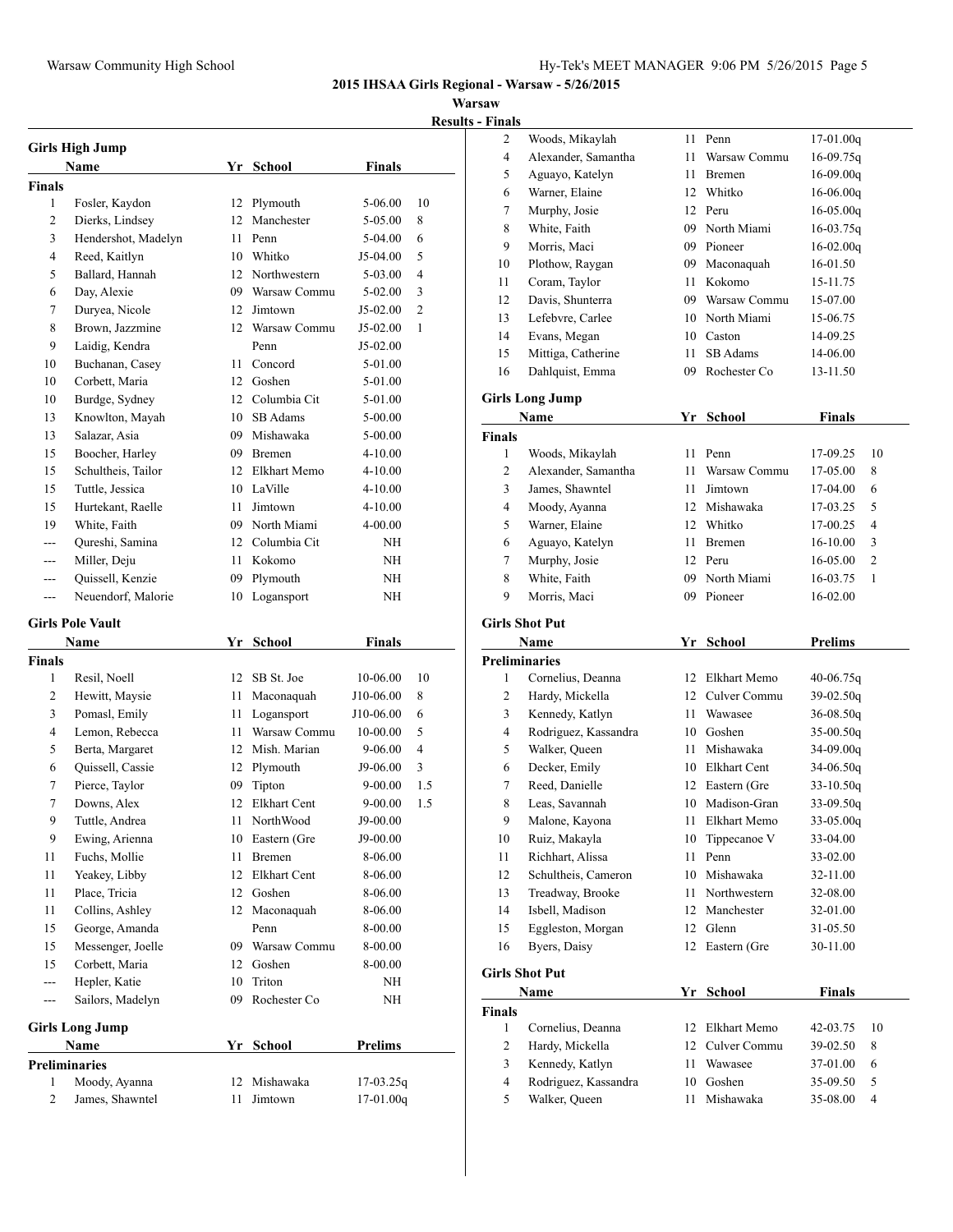## **Warsaw**

|                |                             |    |                                          |               | <b>Results - Finals</b> |
|----------------|-----------------------------|----|------------------------------------------|---------------|-------------------------|
|                | Finals  (Girls Shot Put)    |    |                                          |               |                         |
|                | <b>Name</b>                 |    | Yr School                                | <b>Finals</b> |                         |
| 6              | Reed, Danielle              |    | 12 Eastern (Gre                          | 35-05.50      | $\mathfrak{Z}$          |
| 7              | Decker, Emily               |    | 10 Elkhart Cent                          | 34-06.50      | 2                       |
| $\,8\,$        | Leas, Savannah              | 10 | Madison-Gran                             | 34-06.00      | $\mathbf{1}$            |
| 9              | Malone, Kayona              | 11 | Elkhart Memo                             | 33-05.00      |                         |
|                | <b>Girls Discus Throw</b>   |    |                                          |               |                         |
|                | Name                        |    | Yr School                                | Prelims       |                         |
|                | <b>Preliminaries</b>        |    |                                          |               |                         |
| $\mathbf{1}$   | Cornelius, Deanna           |    | 12 Elkhart Memo                          | $127 - 04q$   |                         |
| $\overline{c}$ | Zehner, Donna               |    | 12 Culver Commu                          | $115-07q$     |                         |
| 3              | Walker, Queen               |    | 11 Mishawaka                             | 115-06q       |                         |
| 4              | Hagar, Andrea               |    | 11 Fairfield                             | $107 - 02q$   |                         |
| 5              | Leas, Savannah              | 10 | Madison-Gran                             | $106-07q$     |                         |
| 6              | Warner, Carlise             | 11 | Tipton                                   | $105 - 02q$   |                         |
| 7              | Eggleston, Morgan           |    | 12 Glenn                                 | $103 - 07q$   |                         |
| 8              | Treadway, Brooke            |    | 11 Northwestern                          | $103 - 04q$   |                         |
| 9              | Winters, Hannah             | 12 | Wawasee                                  | $103 - 00q$   |                         |
| 10             | Keith, Jennifer             | 12 | Eastern (Gre                             | 102-06        |                         |
| 11             | Fowler, Mykayla             |    | 12 Kokomo                                | 98-07         |                         |
| 12             | Reed, Danielle              | 12 | Eastern (Gre                             | 97-08         |                         |
| 13             | Shafer, Rhiley              | 10 | Rochester Co                             | 92-02         |                         |
| 14             | Parker, Rachel              |    | 12 SB Adams                              | 91-04         |                         |
| 15             | Isbell, Madison             |    | 12 Manchester                            | 84-00         |                         |
| 16             | Sewell, Bailey              |    | 10 Manchester                            | 80-04         |                         |
|                | <b>Girls Discus Throw</b>   |    |                                          |               |                         |
|                | Name                        |    | Yr School                                | Finals        |                         |
| <b>Finals</b>  |                             |    |                                          |               |                         |
| $\mathbf{1}$   | Cornelius, Deanna           |    | 12 Elkhart Memo                          | 127-04        | 10                      |
| $\overline{2}$ | Zehner, Donna               |    | 12 Culver Commu                          | 115-07        | 8                       |
| 3              | Walker, Queen               | 11 | Mishawaka                                | 115-06        | 6                       |
| 4              | Treadway, Brooke            | 11 | Northwestern                             | 109-07        | 5                       |
| 5              | Leas, Savannah              | 10 | Madison-Gran                             | $107 - 02$    | $\overline{4}$          |
| 6              | Hagar, Andrea               | 11 | Fairfield                                | J107-02       | 3                       |
| 7              | Warner, Carlise             |    | 11 Tipton                                | $105 - 11$    | $\overline{2}$          |
| 8              | Winters, Hannah             |    | 12 Wawasee                               | 105-07        | -1                      |
| 9              | Eggleston, Morgan           |    | 12 Glenn                                 | 103-09        |                         |
|                |                             |    |                                          |               |                         |
|                |                             |    | Women - Team Rankings - 16 Events Scored |               |                         |
|                | 1) Warsaw Community         |    |                                          |               | 79                      |
|                | 2) Penn                     |    |                                          |               | $72\,$                  |
|                | 3) South Bend Adams         |    |                                          |               | 69                      |
|                | 4) Mishawaka                |    |                                          |               | 59                      |
|                | 5) Elkhart Memorial         |    |                                          |               | 36                      |
|                | Mishawaka Marian<br>6)      |    |                                          |               | 26                      |
|                | 7) Plymouth                 |    |                                          |               | 25                      |
|                | 8) Fairfield                |    |                                          |               | 24                      |
|                | 9) Goshen                   |    |                                          |               | 19                      |
|                | 10) Elkhart Central         |    |                                          |               | 16.5                    |
|                | 11) Culver Community        |    |                                          |               | 16                      |
|                | 12) South Bend Saint Joseph |    |                                          |               | 15                      |
|                | 13) Manchester              |    |                                          |               | 13                      |
|                | 13) Peru                    |    |                                          |               | 13                      |
|                | 13) Northwestern            |    |                                          |               | 13                      |
|                | 16) Pioneer                 |    |                                          |               | 11                      |
|                | 17) Maconaquah              |    |                                          |               | 10                      |
|                | 17) South Bend Clay         |    |                                          |               | 10                      |